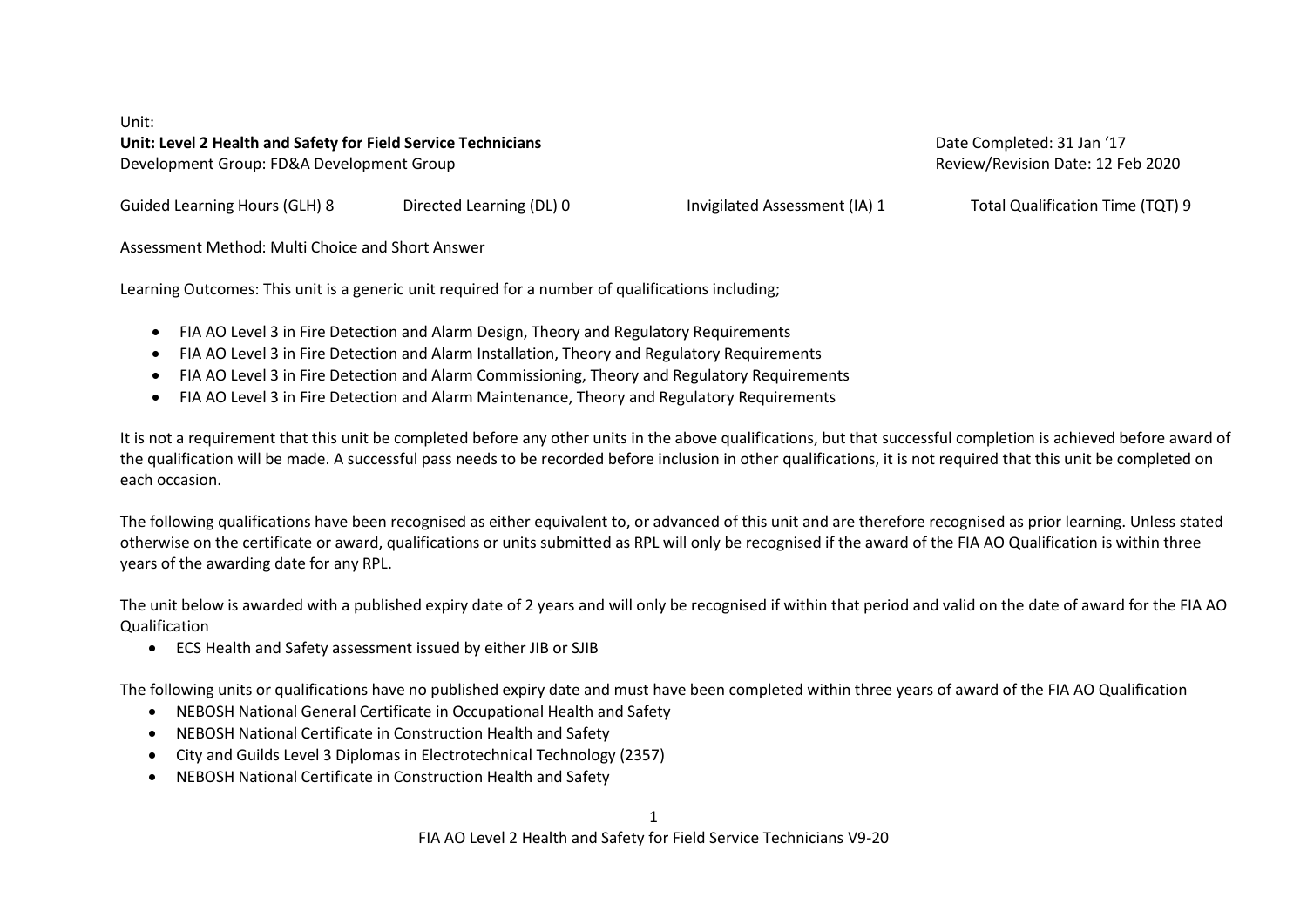• NEBOSH International Diploma in Occupational Health and Safety

Learners completing this unit, will have gained knowledge and understanding of the responsibilities and duties placed on the employer and on themselves by the Health and Safety at Work Act 1974 or by the Health and Safety at Work Order 1978 (Northern Ireland), with specific focus on those regulations likely to affect them as technicians working in the Fire Detection and Alarm sector. In particular learners will gain basic knowledge and understanding of Health and Safety Legislation, Manual Handling, Working at Heights, Lone Workers, Provision and Use of Work Equipment Regulations (PUWER), Personal Protective Equipment (PPE), Asbestos and Control of Substances hazardous to Health (COSHH). As a level 2 unit this is not intended to establish the learner as an H&S Adviser or H&S Representative but instead to ensure that the learner understands the requirements and duties of the act and how to work in a safe manner.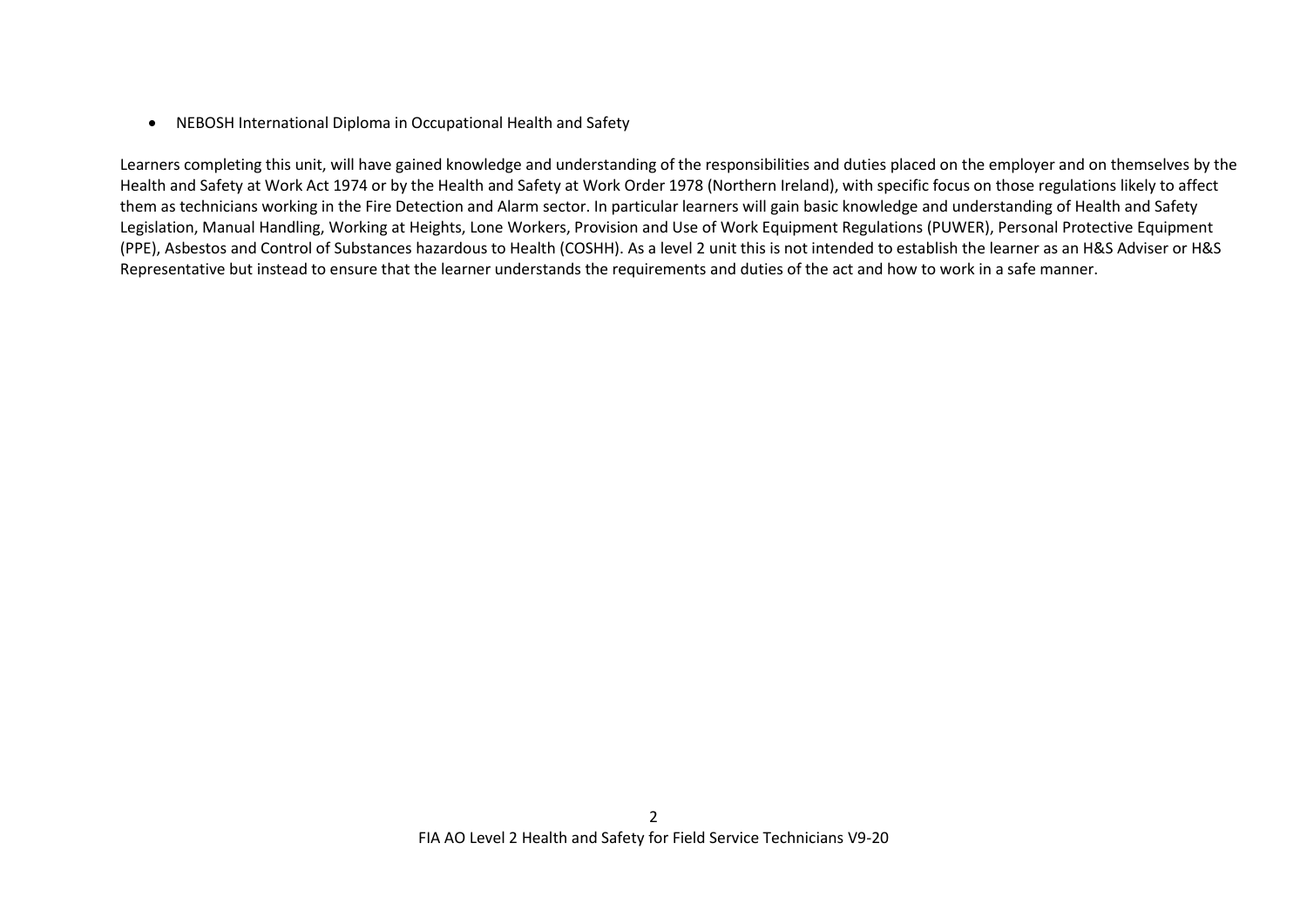| Subject                                | Knowledge Criteria                                                                                                                          | Performance Criteria                                                                                                                                                                             |
|----------------------------------------|---------------------------------------------------------------------------------------------------------------------------------------------|--------------------------------------------------------------------------------------------------------------------------------------------------------------------------------------------------|
| A. H&SAW Act 1974,<br>H&SAW Order (NI) | Learners will have knowledge and understanding of:                                                                                          | Learners will be able to:                                                                                                                                                                        |
| 1978                                   | 1. Health and Safety Law<br>The Provision of regulations supporting legislation<br>2.<br>and their status in law                            | Name and provide a brief overview of current applicable<br>1.<br>legislation for Health and Safety across all nations of the<br>UK                                                               |
|                                        | The responsibilities defined by the legislation<br>3.<br>a. The responsibilities of the employer<br>b. The responsibilities of the employee | Name and provide a brief overview of selected<br>2.<br>regulations applicable, according to Health and Safety<br>Law                                                                             |
|                                        | c. The responsibilities of everyone else<br>4. Responsibilities for Health and Safety when working<br>at third party premises               | Provide a brief overview of the responsibilities according<br>3.<br>to legislation of the<br>Employer<br>a.<br>Employee<br>b.                                                                    |
|                                        | Hierarchy of controls<br>5.                                                                                                                 | Everyone else                                                                                                                                                                                    |
|                                        | <b>Risk Assessments</b><br>6.                                                                                                               | Explain the requirement to comply with both the<br>4.<br>employer's Health and Safety and those specified by                                                                                     |
|                                        | <b>Method Statements</b><br>7.                                                                                                              | other persons for premises under their control                                                                                                                                                   |
|                                        | Permit to work<br>8.                                                                                                                        | Explain the term 'Hierarchy of Controls' with examples<br>5.                                                                                                                                     |
|                                        |                                                                                                                                             | Explain what a risk assessment is and who is responsible<br>6.<br>for producing one, with reference to:<br>a. formal and dynamic risk assessments<br>Requirements for, review and revision<br>b. |
|                                        |                                                                                                                                             | Explain a method statement is and the:<br>7.<br>Responsibilities for their production<br>а.<br>b. Requirements for, review and revision                                                          |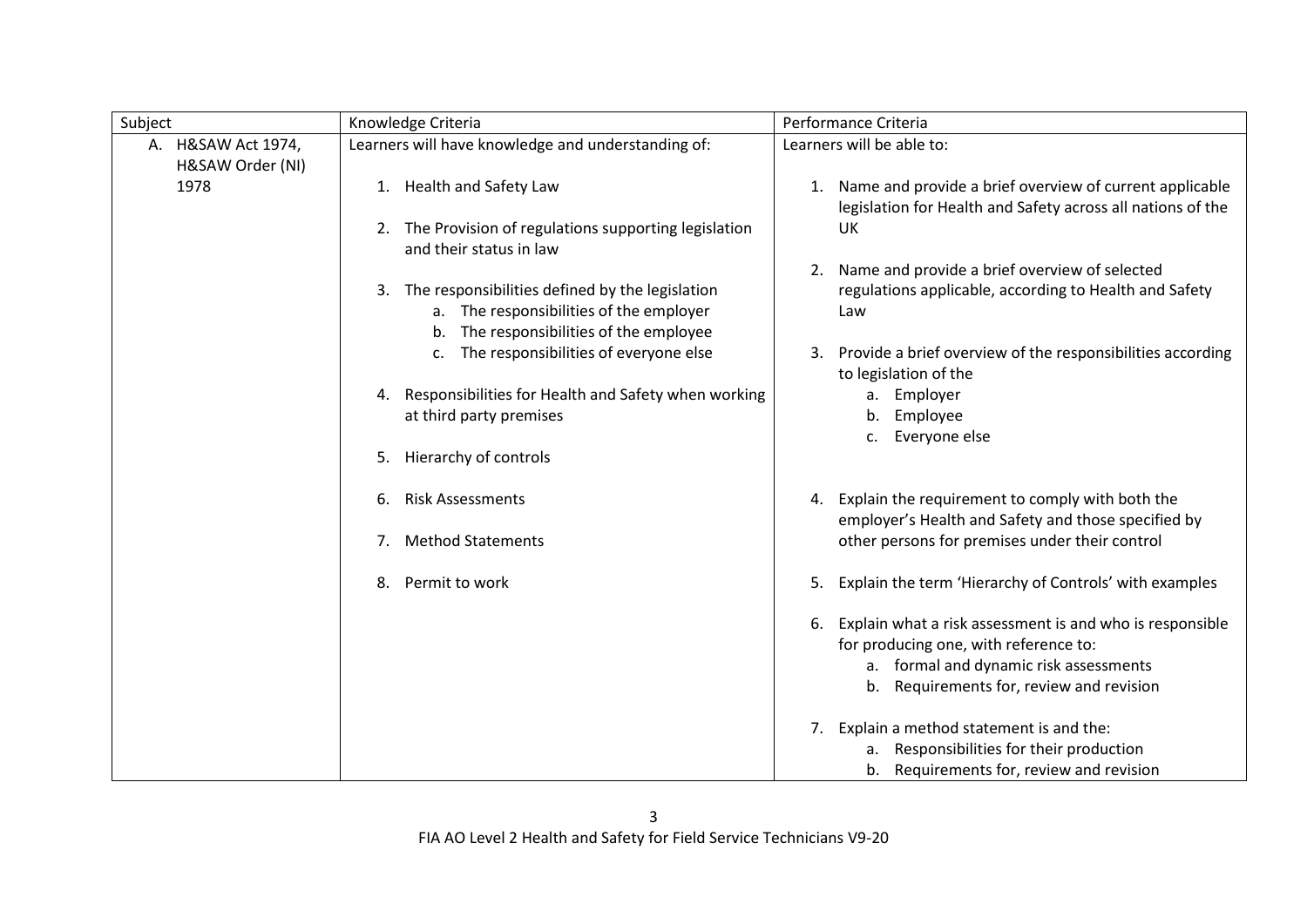|                                                                                                                                                                                                                                                                                                                                                                                                                                                                                                                                                                                                                                                                                                                                                                                                                                       | 8. | Provide an explanation of permits to work and their<br>application |
|---------------------------------------------------------------------------------------------------------------------------------------------------------------------------------------------------------------------------------------------------------------------------------------------------------------------------------------------------------------------------------------------------------------------------------------------------------------------------------------------------------------------------------------------------------------------------------------------------------------------------------------------------------------------------------------------------------------------------------------------------------------------------------------------------------------------------------------|----|--------------------------------------------------------------------|
| <b>Explanatory Notes</b>                                                                                                                                                                                                                                                                                                                                                                                                                                                                                                                                                                                                                                                                                                                                                                                                              |    |                                                                    |
| Compliance with Health and Safety is not only common sense but also a legal responsibility. Learners will understand aspects of<br>Health and Safety law according to UK nation in which they will be employed and pertinent to their role in the fire detection<br>and alarm sector. Intended as a common subject for technicians progressing to the more advanced units, this Health and Safety<br>unit will be required to cover the tasks performed by technicians in general. Included within will be requirement to comply with<br>the Health and Safety policies and method statements of the employer as well as compliance with the Health and Safety Policy<br>of the site in which they are working. and the hierarchy of controls (Eliminate, substitute/replace, engineering controls,<br>administrative controls, PPE). |    |                                                                    |
| This unit is not intended to train the technician as a Health and Safety Manager or Advisor, rather to cover the responsibilities<br>for the technician as an employee and to bring about safe practice in the workplace.                                                                                                                                                                                                                                                                                                                                                                                                                                                                                                                                                                                                             |    |                                                                    |
| Some of the aspects covered within this unit will be limited to awareness of the requirements and learners should be able to<br>recognise where further training and/or advice should be sought                                                                                                                                                                                                                                                                                                                                                                                                                                                                                                                                                                                                                                       |    |                                                                    |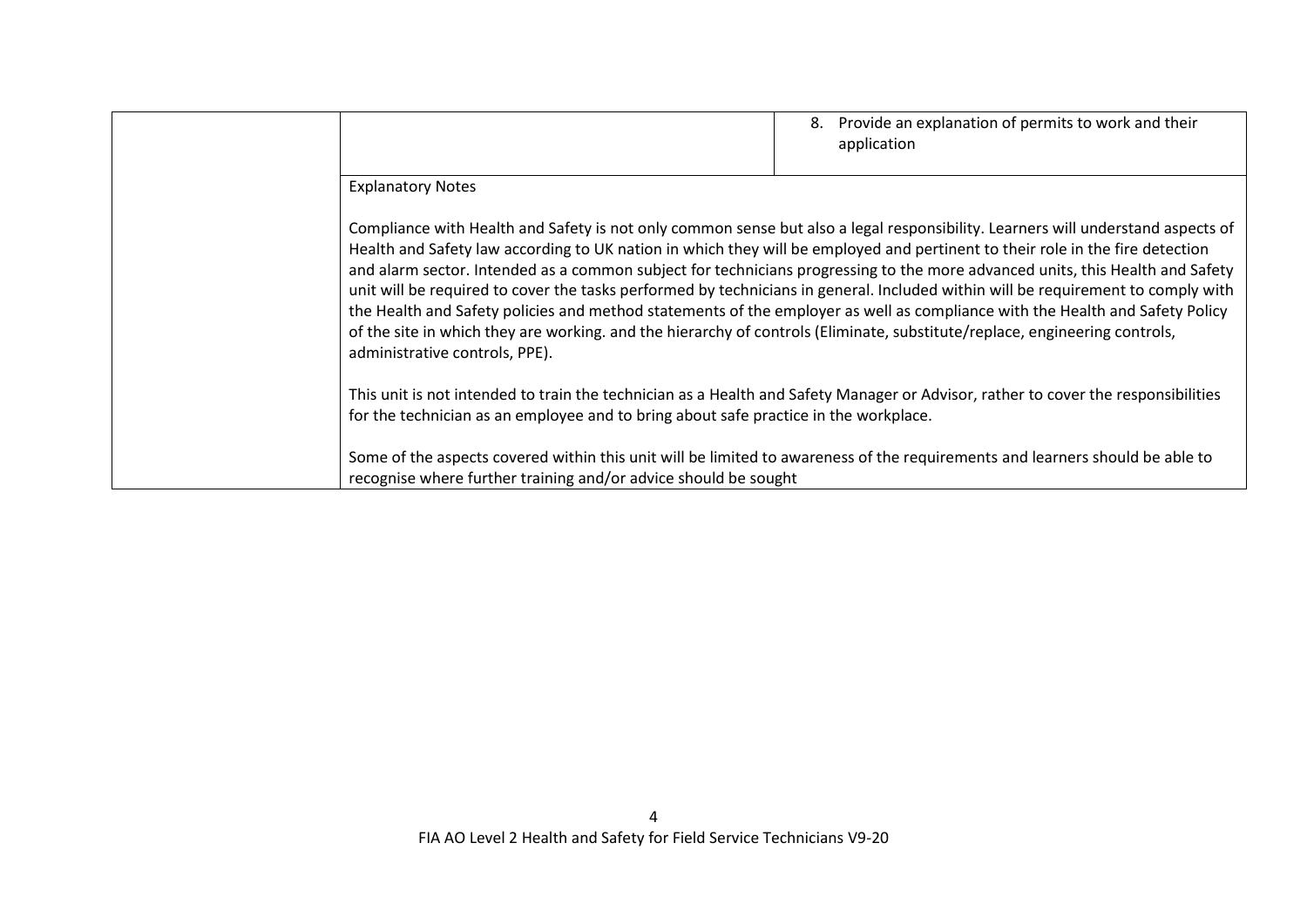| Subject                             | Knowledge Criteria                                                                                                                                                                                                                                                                                                                     | Performance Criteria                                                                                                                                                                   |
|-------------------------------------|----------------------------------------------------------------------------------------------------------------------------------------------------------------------------------------------------------------------------------------------------------------------------------------------------------------------------------------|----------------------------------------------------------------------------------------------------------------------------------------------------------------------------------------|
| <b>Manual Handling</b><br><b>B.</b> | Learners will have knowledge and understanding of:                                                                                                                                                                                                                                                                                     | Learners will be able to:                                                                                                                                                              |
|                                     | <b>Manual Handling Regulations</b><br>1.                                                                                                                                                                                                                                                                                               | 1. Name and provide a brief overview of current<br>regulations for manual handling                                                                                                     |
|                                     | Structure, function and operation of the spine<br>2.                                                                                                                                                                                                                                                                                   |                                                                                                                                                                                        |
|                                     | Risk factors for back pain<br>3.                                                                                                                                                                                                                                                                                                       | 2. Provide a brief overview of the spine and how it<br>operates                                                                                                                        |
|                                     | 4. Application of efficient movement principles to:<br>a. Routine loads<br>Non-routine loads<br>b.                                                                                                                                                                                                                                     | Explain the risk factors for back pain and how manual<br>3.<br>handling techniques can prevent injuries                                                                                |
|                                     | Pulling<br>c.<br>Pushing<br>d.<br>e. Team handling                                                                                                                                                                                                                                                                                     | 4. Describe efficient manual handling techniques and the<br>considerations necessary for manual handling of<br>routine loads, non-routine loads, pulling, pushing and<br>team handling |
|                                     | Application of the hierarchy of controls for manual<br>5.<br>handling                                                                                                                                                                                                                                                                  | Explain how the hierarchy of controls can be applied<br>5.<br>to Manual Handling                                                                                                       |
|                                     | <b>Explanatory Notes</b>                                                                                                                                                                                                                                                                                                               |                                                                                                                                                                                        |
|                                     | The most common causes of back injuries are the result of bad manual handling techniques. Tailored for the field service<br>such techniques and the nature of injuries that can be incurred. Learners will also cover the correct manual handling<br>techniques for a range of manual handling tasks pertinent to the FD&A technician. | technician, learners will understand the reasons for efficient manual handling techniques, the implications of not employing                                                           |
|                                     | recognise where further training and/or advice should be sought                                                                                                                                                                                                                                                                        | Some of the aspects covered within this unit will be limited to awareness of the requirements and learners should be able to                                                           |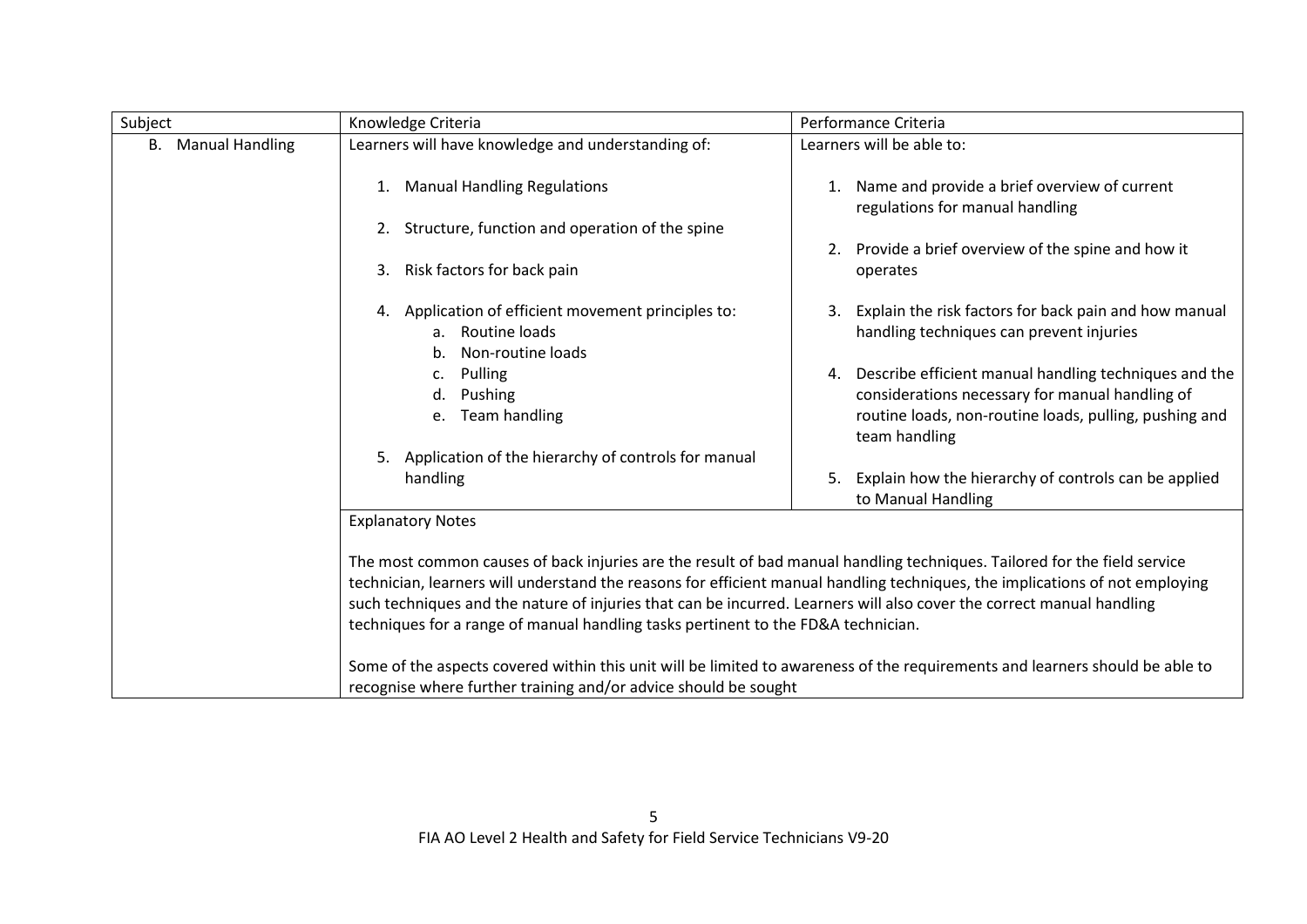| Subject              | Knowledge Criteria                                                                                                                                                                                                                                                                                                                                             | Performance Criteria                                                                                            |
|----------------------|----------------------------------------------------------------------------------------------------------------------------------------------------------------------------------------------------------------------------------------------------------------------------------------------------------------------------------------------------------------|-----------------------------------------------------------------------------------------------------------------|
| C. Working at height | Learners will have knowledge and understanding of:                                                                                                                                                                                                                                                                                                             | Learners will be able to:                                                                                       |
|                      | 1. Work at Height Regulations                                                                                                                                                                                                                                                                                                                                  | 1. Name and provide a brief overview of current<br>regulations for work at height                               |
|                      | The risks involved when working at height<br>2.                                                                                                                                                                                                                                                                                                                | 2. Explain the risks involved when working at height                                                            |
|                      | Alternatives to working at Height<br>3.                                                                                                                                                                                                                                                                                                                        |                                                                                                                 |
|                      | Different methods of working at height (e.g. scaffold<br>4.<br>(mobile/static), mobile elevated working platform,                                                                                                                                                                                                                                              | Explain and provide examples of alternative methods<br>3.<br>to working at height                               |
|                      | steps and ladders)                                                                                                                                                                                                                                                                                                                                             | Explain the different methods for working at height<br>4.<br>and the safety measures that can be applied        |
|                      | Appropriate PPE and its correct use for working at<br>5.<br>height                                                                                                                                                                                                                                                                                             | 5. Explain what PPE is available for working at height, its<br>correct use, limitations and the checks required |
|                      | Application of the hierarchy of controls to working at<br>6.<br>height                                                                                                                                                                                                                                                                                         | before use                                                                                                      |
|                      |                                                                                                                                                                                                                                                                                                                                                                | Explain how the hierarchy of controls can be applied<br>6.<br>to working at height                              |
|                      | <b>Explanatory Notes</b>                                                                                                                                                                                                                                                                                                                                       |                                                                                                                 |
|                      | Many technicians will at times be required to work at height, be it standing on a ladder, installing a detector head or alarm<br>sounder or running cabling through a ceiling void or roof space. Some tasks have been made safer through the development of<br>specialised tools, such as a long reach equipment, but others still require a direct approach. |                                                                                                                 |
|                      | This section will detail to the learner what it means to be working at height and develops understanding, which may lead to<br>safer working practices and the application of risk reducing equipment. For technicians involved in design, this may also lead to                                                                                               |                                                                                                                 |
|                      | design consideration of physical access for installation and maintenance.                                                                                                                                                                                                                                                                                      |                                                                                                                 |
|                      | Some of the aspects covered within this unit will be limited to awareness of the requirements and learners should be able to<br>recognise where further training and/or advice should be sought                                                                                                                                                                |                                                                                                                 |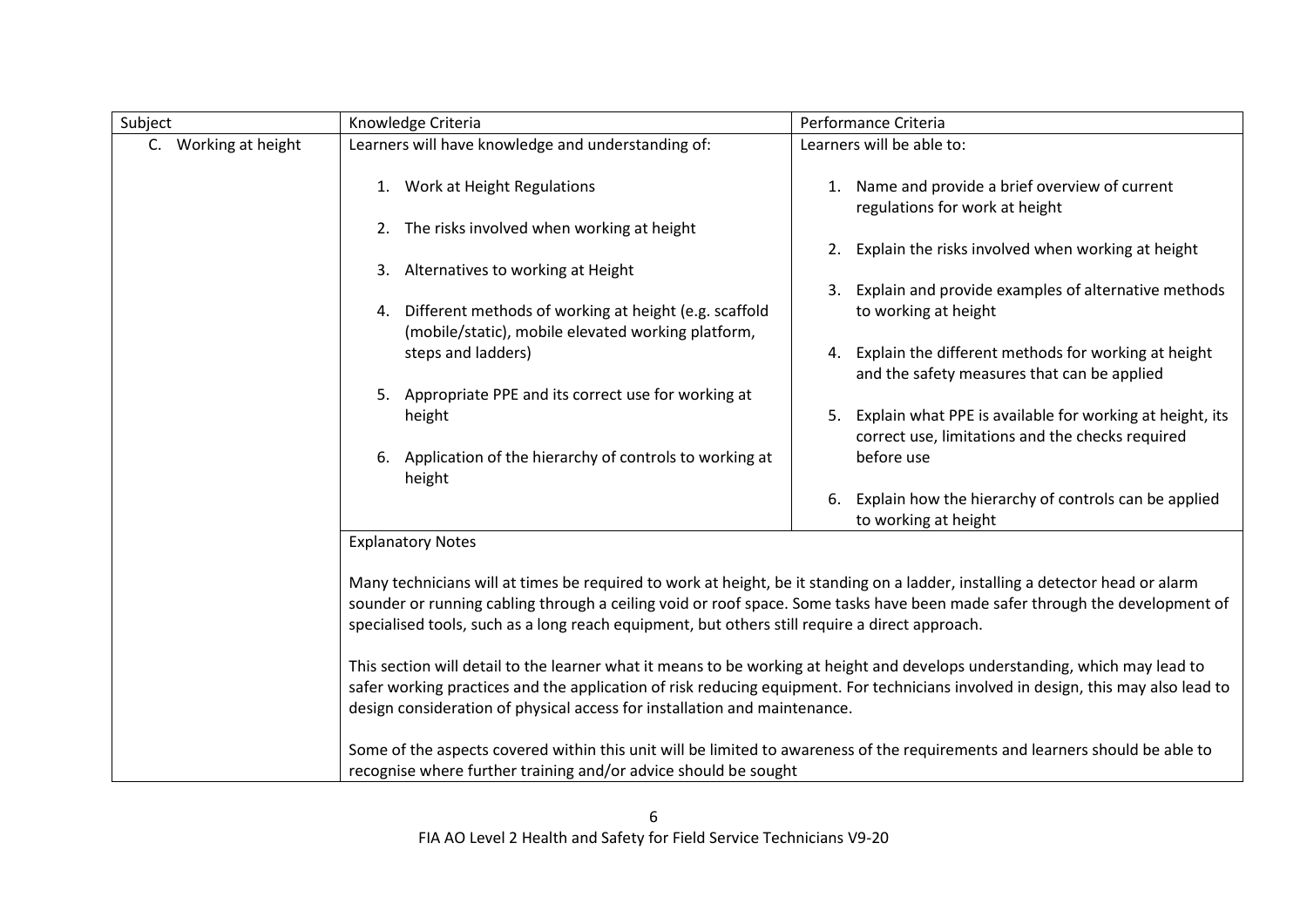| Subject                                    | Knowledge Criteria                                                                                                                                                                              | Performance Criteria                                                                                                                                                                                                                                                                                                                                                                     |
|--------------------------------------------|-------------------------------------------------------------------------------------------------------------------------------------------------------------------------------------------------|------------------------------------------------------------------------------------------------------------------------------------------------------------------------------------------------------------------------------------------------------------------------------------------------------------------------------------------------------------------------------------------|
| D. Lone Workers and<br>Working in Confined | Learners will have knowledge and understanding of:                                                                                                                                              | Learners will be able to:                                                                                                                                                                                                                                                                                                                                                                |
| Spaces                                     | Confined Spaces Regulations, Health and safety<br>1.<br>guidance on the risks of lone working                                                                                                   | 1. Name and provide a brief overview of current<br>regulations, approved codes of practice and guidance<br>for lone workers and working in confined spaces                                                                                                                                                                                                                               |
|                                            | 2. The risks of lone working, including road risk<br>Working in confined spaces<br>3.                                                                                                           | Define what is meant by lone working and provide a<br>2.<br>brief overview of the risks                                                                                                                                                                                                                                                                                                  |
|                                            | <b>Control measures</b><br>4.                                                                                                                                                                   | 3. State the definition of 'Confined Spaces' and provide a<br>brief overview of the risks to persons                                                                                                                                                                                                                                                                                     |
|                                            | Compliance with site safety regulations<br>5.<br>Application of the hierarchy of controls to Lone<br>6.                                                                                         | Explain the need for applicable control measures<br>4.                                                                                                                                                                                                                                                                                                                                   |
|                                            | Workers and Working in Confined Spaces<br><b>Working Time Regulations</b><br>7.                                                                                                                 | Explain the need for compliance with onsite safety<br>5.<br>regulations                                                                                                                                                                                                                                                                                                                  |
|                                            |                                                                                                                                                                                                 | Explain how the hierarchy of controls can be applied<br>6.<br>to lone workers and working in confined spaces                                                                                                                                                                                                                                                                             |
|                                            |                                                                                                                                                                                                 | 7. Provide a brief explanation of the working time<br>regulations                                                                                                                                                                                                                                                                                                                        |
|                                            | <b>Explanatory Notes:</b>                                                                                                                                                                       |                                                                                                                                                                                                                                                                                                                                                                                          |
|                                            | with onsite Health and Safety Policy.                                                                                                                                                           | Technicians will often find themselves working alone or in positions where a working partner is removed from their own direct<br>contact. As a result, learners must develop knowledge and understanding of how to safeguard themselves and the importance<br>of safeguarding others, the permit to work process and the importance of its implementation in conjunction with compliance |
|                                            | Some of the aspects covered within this unit will be limited to awareness of the requirements and learners should be able to<br>recognise where further training and/or advice should be sought |                                                                                                                                                                                                                                                                                                                                                                                          |

FIA AO Level 2 Health and Safety for Field Service Technicians V9-20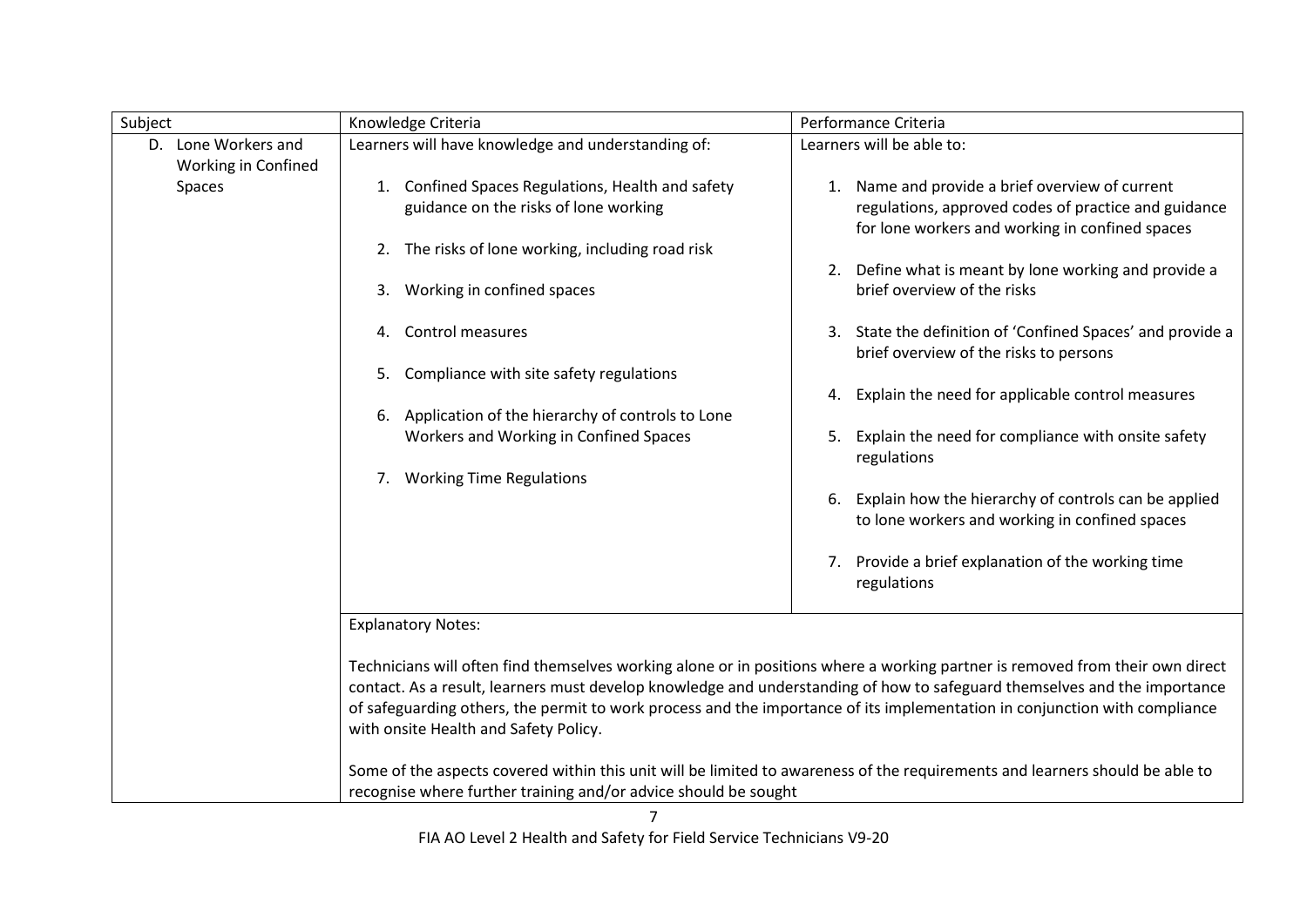| Subject                                       | Knowledge Criteria                                                                                                                                                                              | Performance Criteria                                                                                                                                                                                                                                                                                                                                                                            |
|-----------------------------------------------|-------------------------------------------------------------------------------------------------------------------------------------------------------------------------------------------------|-------------------------------------------------------------------------------------------------------------------------------------------------------------------------------------------------------------------------------------------------------------------------------------------------------------------------------------------------------------------------------------------------|
| Provision and Use of<br>E.,<br>Work Equipment | Learners will have knowledge and understanding of:                                                                                                                                              | Learners will be able to:                                                                                                                                                                                                                                                                                                                                                                       |
| <b>Regulations (PUWER)</b>                    | <b>PUWER regulations</b><br>1.                                                                                                                                                                  | Name and proved a brief overview of current<br>1.<br>regulations for the provision and use of work                                                                                                                                                                                                                                                                                              |
|                                               | Scope of equipment covered by PUWER                                                                                                                                                             | equipment                                                                                                                                                                                                                                                                                                                                                                                       |
|                                               | Ensuring that equipment used is suitable, maintained<br>and inspected                                                                                                                           | Provide an explanation of the equipment included<br>within the requirements of current regulations                                                                                                                                                                                                                                                                                              |
|                                               | Use of safety guards and PPE<br>4.                                                                                                                                                              | Explain the importance of a comprehensive inspection<br>3.<br>and maintenance regime and what inspections should<br>be completed before using work equipment                                                                                                                                                                                                                                    |
|                                               |                                                                                                                                                                                                 | 4. Explain the importance of ensuring correct<br>installation/fitting and the use of safety guards and of<br><b>PPE</b>                                                                                                                                                                                                                                                                         |
|                                               | <b>Explanatory Notes</b>                                                                                                                                                                        |                                                                                                                                                                                                                                                                                                                                                                                                 |
| area.                                         |                                                                                                                                                                                                 | Work equipment is not simply limited to power tools, but will also cover other construction tools such as hammers, manual<br>screwdriver, test meters and long reach testing equipment. Ensuring that the technician is safe in their correct use of any work<br>equipment is a key aspect of the legislation in protecting the health and safety of both the technician and all persons in the |
|                                               | Some of the aspects covered within this unit will be limited to awareness of the requirements and learners should be able to<br>recognise where further training and/or advice should be sought |                                                                                                                                                                                                                                                                                                                                                                                                 |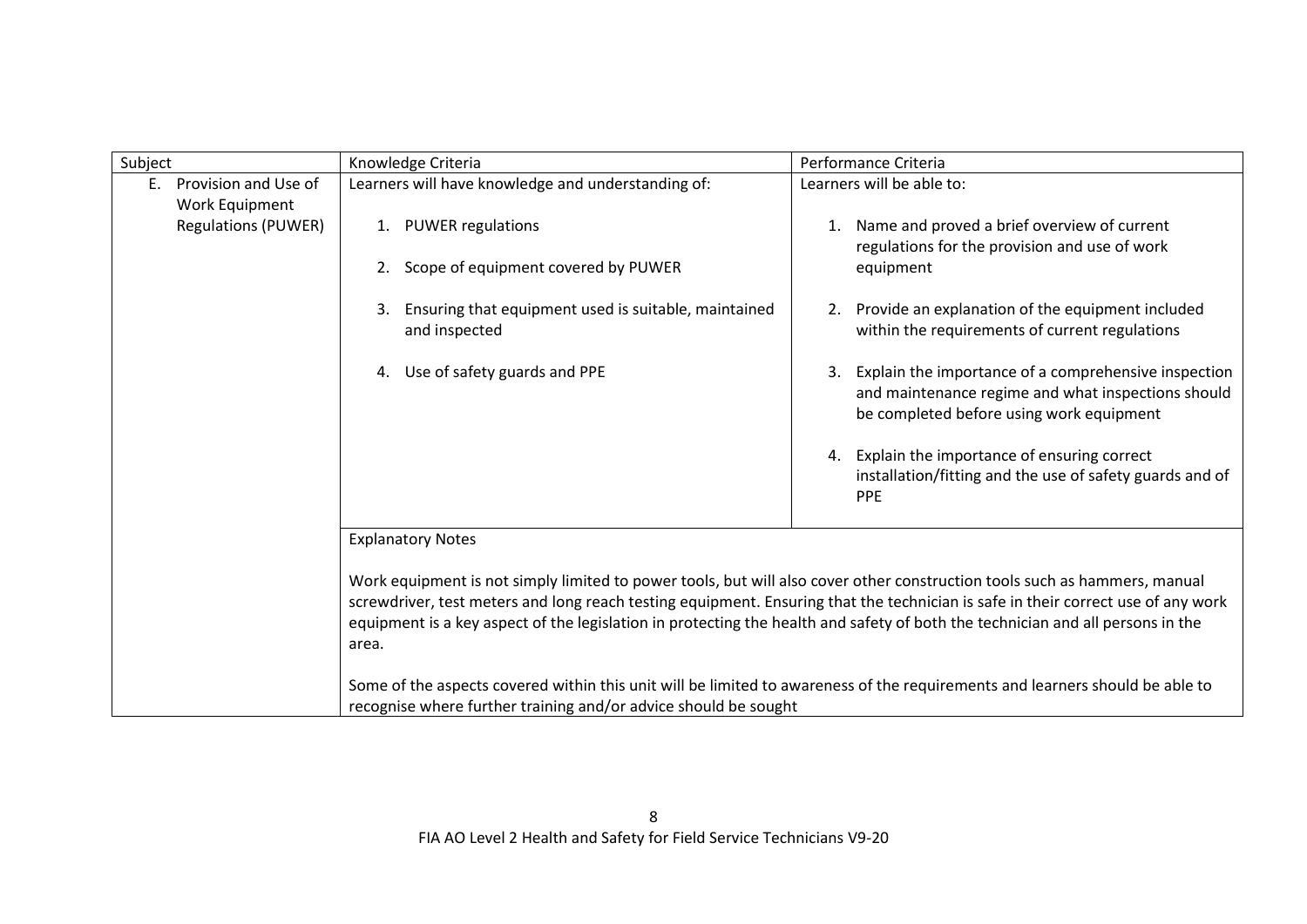| Subject                                             | Knowledge Criteria                                                                                                                                                                                                                                                                                                                                                                                                                                                                  | Performance Criteria                                                                                   |
|-----------------------------------------------------|-------------------------------------------------------------------------------------------------------------------------------------------------------------------------------------------------------------------------------------------------------------------------------------------------------------------------------------------------------------------------------------------------------------------------------------------------------------------------------------|--------------------------------------------------------------------------------------------------------|
| <b>Personal Protective</b><br>F.<br>Equipment (PPE) | Learners will have knowledge and understanding of:                                                                                                                                                                                                                                                                                                                                                                                                                                  | Learners will be able to:                                                                              |
|                                                     | Why is PPE important and its role as a control<br>1.<br>measure                                                                                                                                                                                                                                                                                                                                                                                                                     | 1. Explain the reasons for using PPE and its role as a<br>control measure                              |
|                                                     | Types of PPE available<br>2.                                                                                                                                                                                                                                                                                                                                                                                                                                                        | List the types of PPE available and explain the<br>2.<br>protection provided                           |
|                                                     | Selection and use of PPE<br>3.                                                                                                                                                                                                                                                                                                                                                                                                                                                      |                                                                                                        |
|                                                     |                                                                                                                                                                                                                                                                                                                                                                                                                                                                                     | 3. Explain the considerations when selecting the correct                                               |
|                                                     | Maintenance<br>4.                                                                                                                                                                                                                                                                                                                                                                                                                                                                   | PPE according and appropriate to the hazard                                                            |
|                                                     |                                                                                                                                                                                                                                                                                                                                                                                                                                                                                     | 4. Explain the importance of maintenance and the<br>checks required to ensure PPE is still serviceable |
|                                                     | <b>Explanatory Notes:</b>                                                                                                                                                                                                                                                                                                                                                                                                                                                           |                                                                                                        |
|                                                     | PPE should only be implemented to supplement other protection measures or as a last resort. However, where it is required<br>and provided by the employer the initial issue at least, must be made free of charge. Ensuring that the technician has the<br>correct PPE and that it is in good serviceable condition is not only the responsibility of the employer, but also of the technician.<br>Understanding these requirements will ensure correct and appropriate use of PPE. |                                                                                                        |
|                                                     | Some of the aspects covered within this unit will be limited to awareness of the requirements and learners should be able to<br>recognise where further training and/or advice should be sought                                                                                                                                                                                                                                                                                     |                                                                                                        |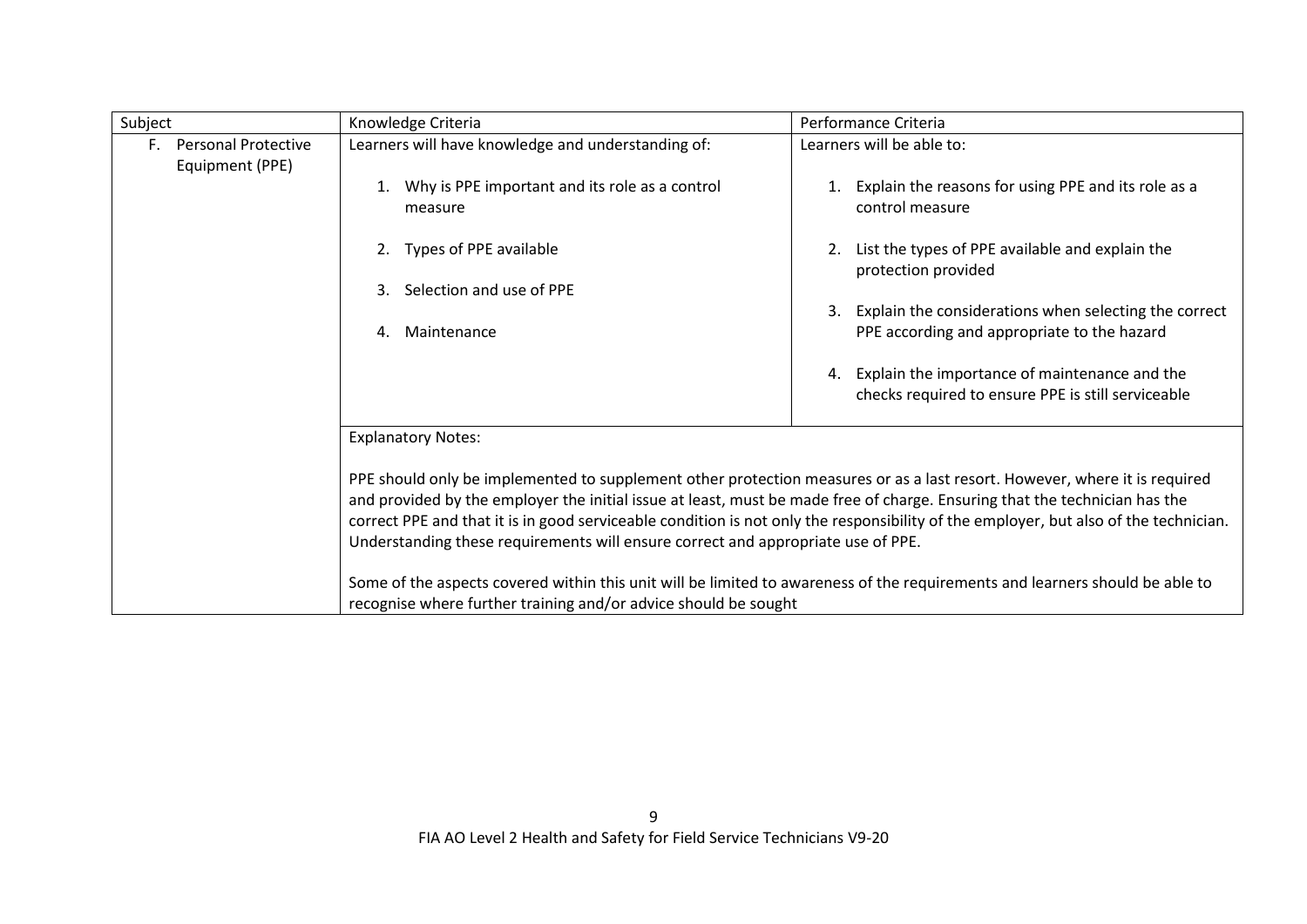| Subject               | Knowledge Criteria                                                                                                                                                                     | Performance Criteria                                                                                                                             |
|-----------------------|----------------------------------------------------------------------------------------------------------------------------------------------------------------------------------------|--------------------------------------------------------------------------------------------------------------------------------------------------|
| G. Asbestos Awareness | Learners will have knowledge and understanding of:                                                                                                                                     | Learners will be able to:                                                                                                                        |
|                       | 1. Control of Asbestos Regulations                                                                                                                                                     | 1. Name and provide a brief overview of current<br>regulations for the control of asbestos                                                       |
|                       | What Asbestos is and where it was commonly used<br>2.                                                                                                                                  |                                                                                                                                                  |
|                       | Why Asbestos is dangerous<br>3.                                                                                                                                                        | 2. Explain what Asbestos is, the different types of<br>asbestos and where it has commonly been used in<br>buildings                              |
|                       | Limiting exposure to asbestos and the asbestos<br>4.                                                                                                                                   |                                                                                                                                                  |
|                       | register                                                                                                                                                                               | 3. List the serious illnesses that can result from exposure<br>to Asbestos                                                                       |
|                       | Licenced or Unlicensed work<br>5.                                                                                                                                                      |                                                                                                                                                  |
|                       | Requirements for Asbestos training<br>6.                                                                                                                                               | 4. Provide an outline description of recommendations to<br>limit exposure to asbestos and the use of an asbestos<br>register and its limitations |
|                       |                                                                                                                                                                                        | 5. Explain the difference between work involving<br>asbestos that requires licencing and work that may be<br>carried out without a licence       |
|                       |                                                                                                                                                                                        | 6. State the requirements for provision of formal<br>training in the handling of Asbestos                                                        |
|                       | <b>Explanatory Notes</b>                                                                                                                                                               |                                                                                                                                                  |
|                       | a common constituent of a range of building materials until as recently as 2000 and so it remains vitally important that the<br>hazards and the danger posed, are managed effectively. | The health risks to Asbestos are significant and usually do not become apparent until many years after exposure. Asbestos was                    |
|                       |                                                                                                                                                                                        | This section is awareness only and is not intended to replace formal asbestos training. Learners working in any building liable to               |
|                       | contain asbestos should carry out formal training appropriate to the work environment.                                                                                                 |                                                                                                                                                  |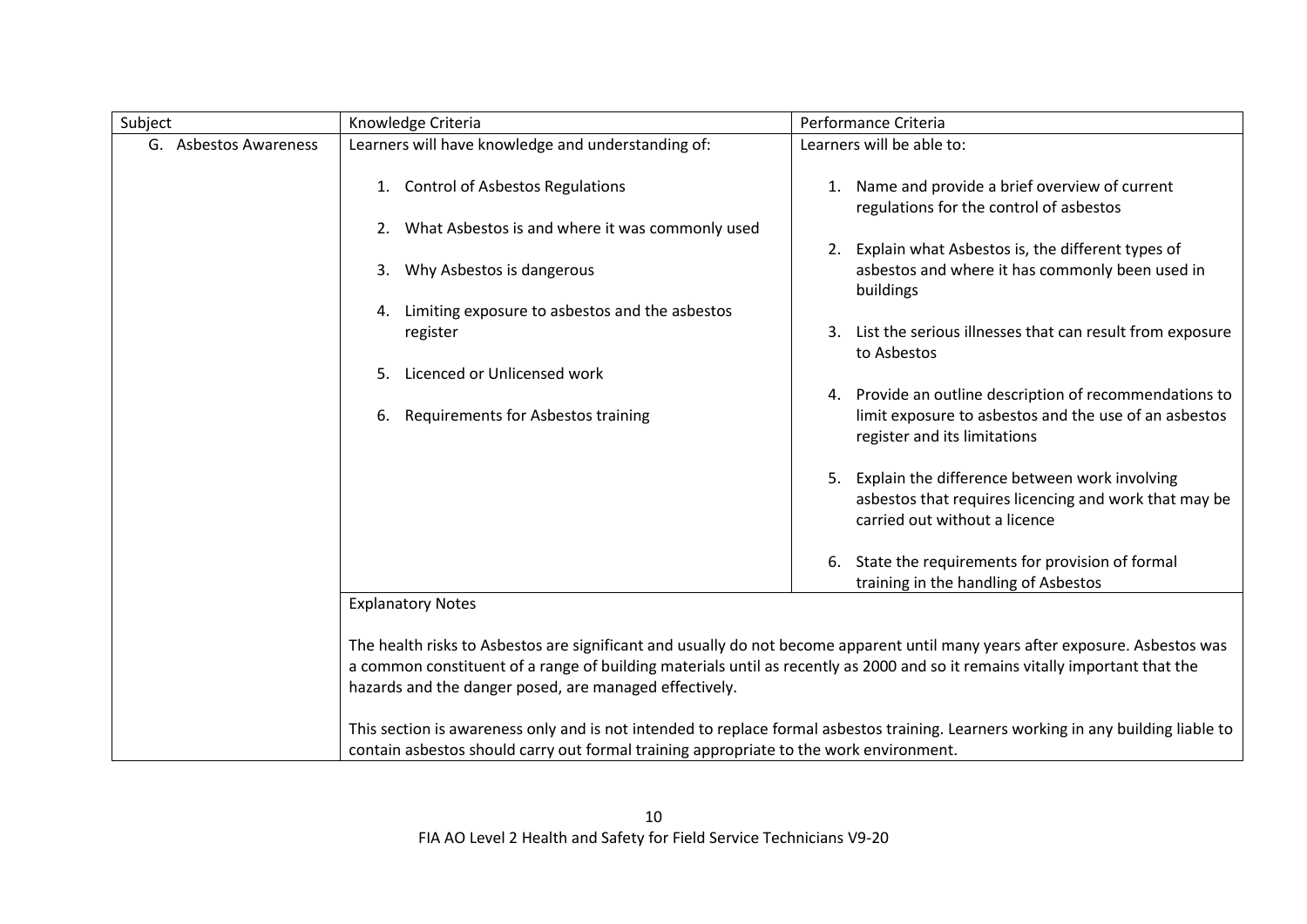| Subject                                                | Knowledge Criteria                                                                                                                                                                                                                                                                                                                                                                                                                                                     | Performance Criteria                                                                                                                 |
|--------------------------------------------------------|------------------------------------------------------------------------------------------------------------------------------------------------------------------------------------------------------------------------------------------------------------------------------------------------------------------------------------------------------------------------------------------------------------------------------------------------------------------------|--------------------------------------------------------------------------------------------------------------------------------------|
| H. Control of Substances<br><b>Hazardous to Health</b> | Learners will have knowledge and understanding of:                                                                                                                                                                                                                                                                                                                                                                                                                     | Learners will be able to:                                                                                                            |
| (COSHH)                                                | 1. COSHH Regulations                                                                                                                                                                                                                                                                                                                                                                                                                                                   | 1. Name and provide a brief overview of current COSHH<br>Regulations                                                                 |
|                                                        | Definitions of Substances Hazardous to Health<br>Substances not covered by COSHH and their<br>3.<br>associated regulations                                                                                                                                                                                                                                                                                                                                             | 2. Explain what is meant by "substances hazardous to<br>health" and provide examples with their health<br>hazards                    |
|                                                        | a. Lead (Control of Lead at Work Regulations)<br>b. Asbestos (Control of Asbestos Regulations)<br>Radioactive substances (Ionising Radiation<br>$C_{\cdot}$<br>Regulations)                                                                                                                                                                                                                                                                                            | 3. List the substances not covered by COSHH and name<br>the regulations for each                                                     |
|                                                        | <b>Safety Data Sheets</b><br>4.                                                                                                                                                                                                                                                                                                                                                                                                                                        | 4. Explain the requirements for safety data sheets with<br>examples of the information contained within them                         |
|                                                        | Hierarchy of controls<br>5.<br>Emergencies<br>6.                                                                                                                                                                                                                                                                                                                                                                                                                       | State the methods of risk assessment and measures<br>5.<br>available to eliminate/reduce risk according to the<br>hierarchy controls |
|                                                        |                                                                                                                                                                                                                                                                                                                                                                                                                                                                        | Explain what facilities should be in place for dealing<br>6.<br>with emergencies                                                     |
|                                                        | <b>Explanatory Notes:</b>                                                                                                                                                                                                                                                                                                                                                                                                                                              |                                                                                                                                      |
|                                                        | Substances covered by COSHH have significant risks to personal health and safety through both immediate injury and ill health.<br>Such effects on personal health may not become apparent for numerous years. The effective application of the COSHH<br>regulations will reduce those risks to manageable levels. Learners will have sufficient knowledge and understanding of the<br>COSHH regulations to apply defined controls to their working role and practices. |                                                                                                                                      |
|                                                        | Some of the aspects covered within this unit will be limited to awareness of the requirements and learners should be able to<br>recognise where further training and/or advice should be sought                                                                                                                                                                                                                                                                        |                                                                                                                                      |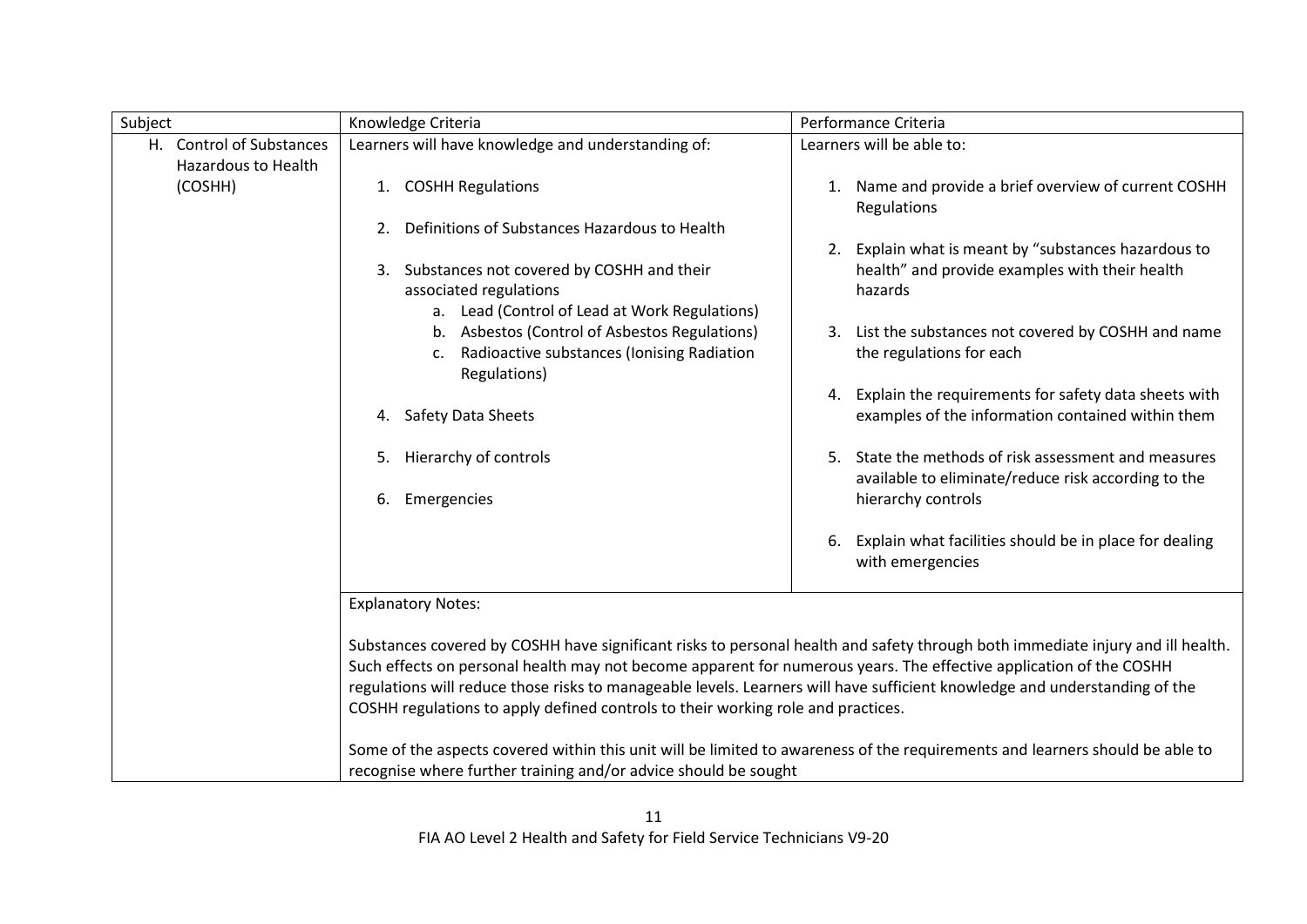| Subject                     | Knowledge Criteria                                                                                                               | Performance Criteria                                                                      |
|-----------------------------|----------------------------------------------------------------------------------------------------------------------------------|-------------------------------------------------------------------------------------------|
| <b>General Safety</b><br>Ι. | Learners will have knowledge and understanding of:                                                                               | Learners will be able to:                                                                 |
| Awareness                   |                                                                                                                                  |                                                                                           |
|                             | 1. Fire safety                                                                                                                   | 1. Provide an explanation of fire safety systems and                                      |
|                             |                                                                                                                                  | procedures when working on site including:                                                |
|                             | Safety signs and signals regulations<br>2.                                                                                       | a. Identification of portable extinguishers                                               |
|                             |                                                                                                                                  | Site evacuation<br>b.                                                                     |
|                             | Electrical safety<br>3.                                                                                                          | c. Appropriate measures when carrying out high<br>risk activities (e.g. hot wire testing) |
|                             | Health and hygiene<br>4.                                                                                                         |                                                                                           |
|                             |                                                                                                                                  | 2. Provide an outline description of the Safety signs and                                 |
|                             |                                                                                                                                  | signals regulations including the identification of signs                                 |
|                             |                                                                                                                                  | by shape and colour and their application                                                 |
|                             |                                                                                                                                  |                                                                                           |
|                             |                                                                                                                                  | 3. Provide an explanation of requirements for electrical                                  |
|                             |                                                                                                                                  | safety and safe isolation of low voltage systems                                          |
|                             |                                                                                                                                  |                                                                                           |
|                             |                                                                                                                                  | 4. Provide an explanation of requirements for personal                                    |
|                             |                                                                                                                                  | health and hygiene including:<br>a. Provision of first aid and individual                 |
|                             |                                                                                                                                  | responsibilities                                                                          |
|                             |                                                                                                                                  | b. Accident reporting and RIDDOR reporting                                                |
|                             |                                                                                                                                  | Preventing the spread of infectious diseases                                              |
|                             |                                                                                                                                  | Preventative first aid measures                                                           |
|                             |                                                                                                                                  | e. Drugs and alcohol                                                                      |
|                             | <b>Explanatory Notes:</b>                                                                                                        |                                                                                           |
|                             |                                                                                                                                  |                                                                                           |
|                             | Learners should have general awareness of elements of health and safety that will influence their place of work or others,       |                                                                                           |
|                             | whether working at employers' premises or on site at a third party. This section is intended to cover subject areas not included |                                                                                           |
|                             | elsewhere within this unit but will have an impact or influence on their work and working environment.                           |                                                                                           |
|                             |                                                                                                                                  |                                                                                           |
|                             | Some of the aspects covered within this unit will be limited to awareness of the requirements and learners should be able to     |                                                                                           |
|                             | recognise where further training and/or advice should be sought                                                                  |                                                                                           |